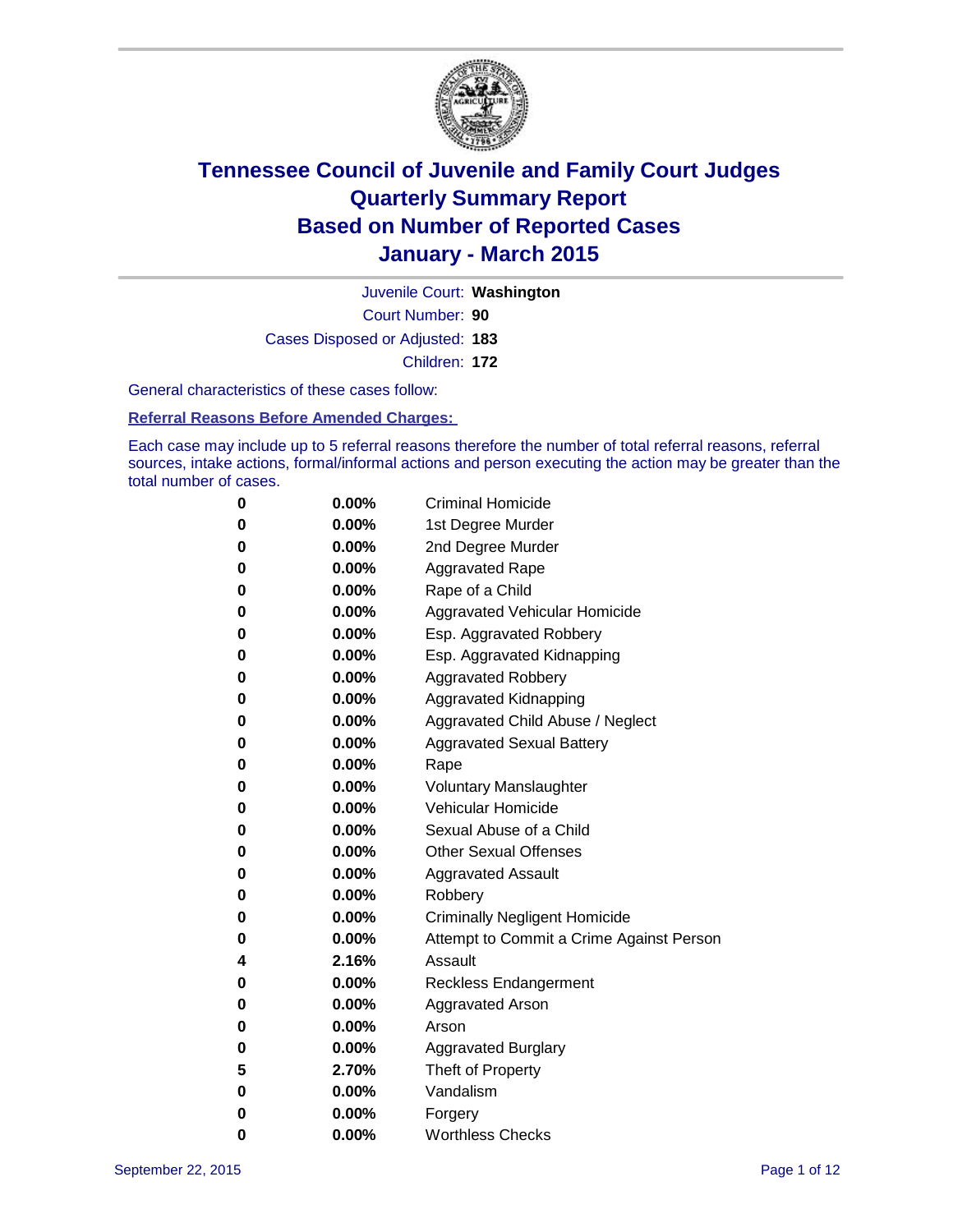

Court Number: **90** Juvenile Court: **Washington** Cases Disposed or Adjusted: **183** Children: **172**

#### **Referral Reasons Before Amended Charges:**

Each case may include up to 5 referral reasons therefore the number of total referral reasons, referral sources, intake actions, formal/informal actions and person executing the action may be greater than the total number of cases.

| 3        | 1.62%  | Illegal Possession / Fraudulent Use of Credit / Debit Cards |
|----------|--------|-------------------------------------------------------------|
| 0        | 0.00%  | <b>Burglary</b>                                             |
| 0        | 0.00%  | Unauthorized Use of a Vehicle                               |
| 0        | 0.00%  | <b>Cruelty to Animals</b>                                   |
| 0        | 0.00%  | Sale of Controlled Substances                               |
| 2        | 1.08%  | <b>Other Drug Offenses</b>                                  |
| 0        | 0.00%  | <b>Possession of Controlled Substances</b>                  |
| 0        | 0.00%  | <b>Criminal Attempt</b>                                     |
| 0        | 0.00%  | Carrying Weapons on School Property                         |
| 0        | 0.00%  | Unlawful Carrying / Possession of a Weapon                  |
| 0        | 0.00%  | <b>Evading Arrest</b>                                       |
| 0        | 0.00%  | Escape                                                      |
| 0        | 0.00%  | Driving Under Influence (DUI)                               |
| 1        | 0.54%  | Possession / Consumption of Alcohol                         |
| 0        | 0.00%  | Resisting Stop, Frisk, Halt, Arrest or Search               |
| 0        | 0.00%  | <b>Aggravated Criminal Trespass</b>                         |
| 1        | 0.54%  | Harassment                                                  |
| 0        | 0.00%  | Failure to Appear                                           |
| 1        | 0.54%  | Filing a False Police Report                                |
| 0        | 0.00%  | Criminal Impersonation                                      |
| 0        | 0.00%  | <b>Disorderly Conduct</b>                                   |
| 0        | 0.00%  | <b>Criminal Trespass</b>                                    |
| 1        | 0.54%  | <b>Public Intoxication</b>                                  |
| $\bf{0}$ | 0.00%  | Gambling                                                    |
| 31       | 16.76% | <b>Traffic</b>                                              |
| 0        | 0.00%  | <b>Local Ordinances</b>                                     |
| 0        | 0.00%  | Violation of Wildlife Regulations                           |
| 0        | 0.00%  | Contempt of Court                                           |
| 1        | 0.54%  | Violation of Probation                                      |
| 0        | 0.00%  | Violation of Aftercare                                      |
| 2        | 1.08%  | <b>Unruly Behavior</b>                                      |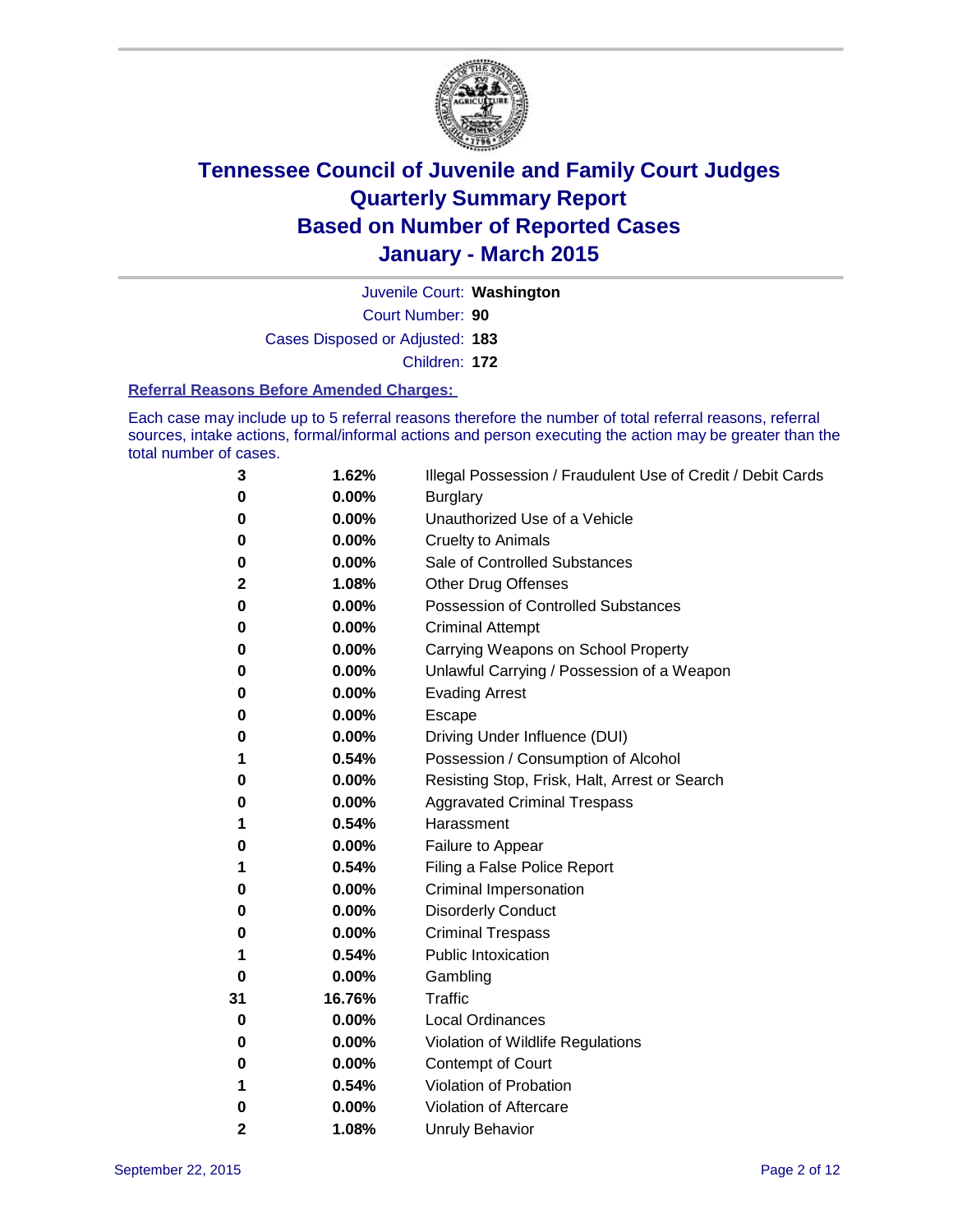

Court Number: **90** Juvenile Court: **Washington** Cases Disposed or Adjusted: **183** Children: **172**

#### **Referral Reasons Before Amended Charges:**

Each case may include up to 5 referral reasons therefore the number of total referral reasons, referral sources, intake actions, formal/informal actions and person executing the action may be greater than the total number of cases.

| 7            | 3.78%    | Truancy                                |
|--------------|----------|----------------------------------------|
| 0            | 0.00%    | In-State Runaway                       |
| 0            | 0.00%    | Out-of-State Runaway                   |
| 10           | 5.41%    | Possession of Tobacco Products         |
| 0            | $0.00\%$ | Violation of a Valid Court Order       |
| 0            | 0.00%    | <b>Violation of Curfew</b>             |
| 0            | $0.00\%$ | Sexually Abused Child                  |
| 0            | $0.00\%$ | <b>Physically Abused Child</b>         |
| 21           | 11.35%   | Dependency / Neglect                   |
| 1            | 0.54%    | <b>Termination of Parental Rights</b>  |
| 7            | 3.78%    | <b>Violation of Pretrial Diversion</b> |
| 1            | 0.54%    | Violation of Informal Adjustment       |
| 73           | 39.46%   | <b>Judicial Review</b>                 |
| 0            | $0.00\%$ | <b>Administrative Review</b>           |
| 0            | 0.00%    | <b>Foster Care Review</b>              |
| 9            | 4.86%    | Custody                                |
| $\mathbf{2}$ | 1.08%    | Visitation                             |
| 1            | 0.54%    | Paternity / Legitimation               |
| 0            | 0.00%    | <b>Child Support</b>                   |
| 0            | 0.00%    | <b>Request for Medical Treatment</b>   |
| 0            | 0.00%    | <b>Consent to Marry</b>                |
|              | 0.54%    | Other                                  |
| 185          | 100.00%  | <b>Total Referrals</b>                 |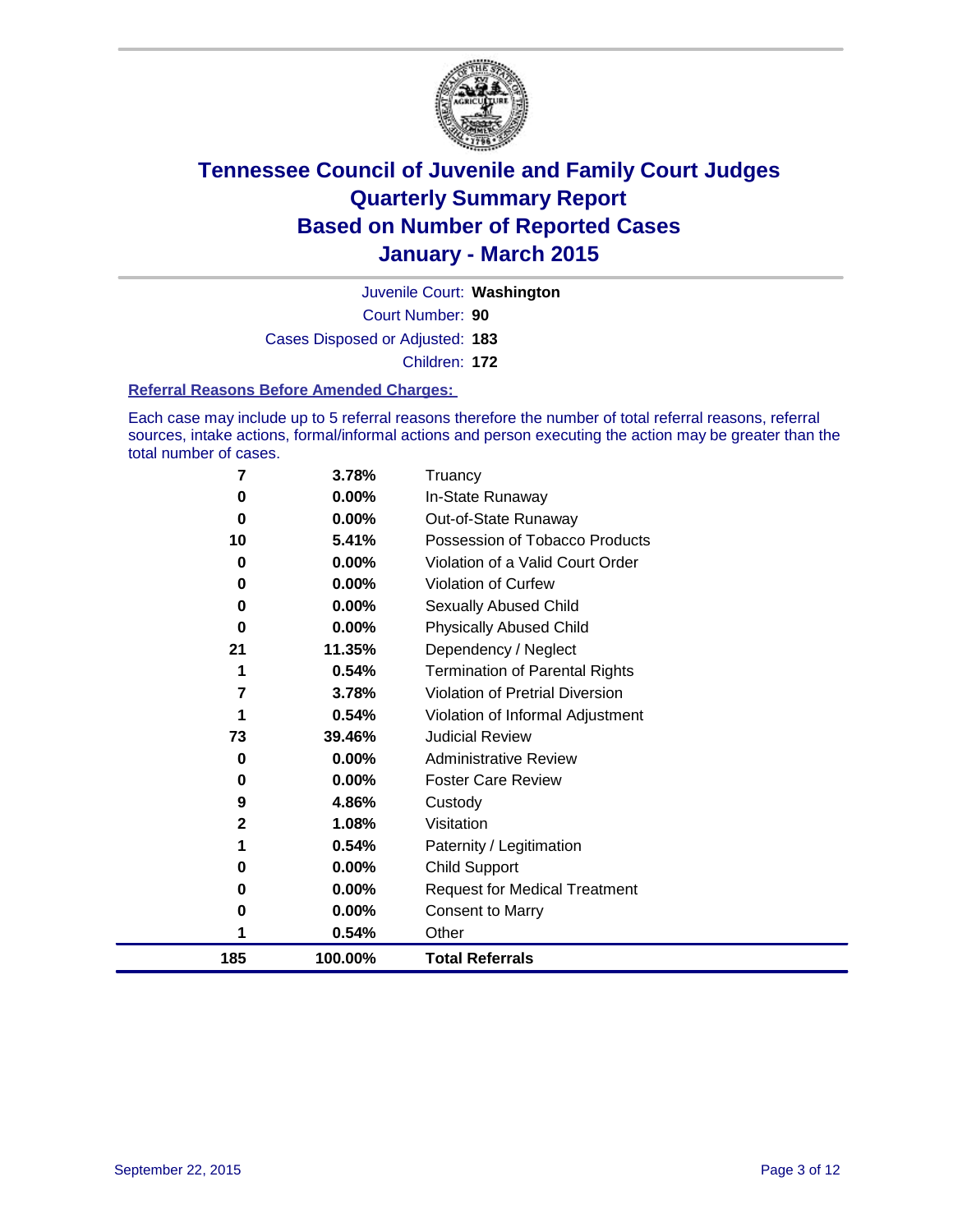

| Juvenile Court: Washington      |  |
|---------------------------------|--|
| Court Number: 90                |  |
| Cases Disposed or Adjusted: 183 |  |
| Children: 172                   |  |

### **Referral Sources: 1**

| 185 | 100.00%  | <b>Total Referral Sources</b>     |
|-----|----------|-----------------------------------|
| 0   | $0.00\%$ | Other                             |
| 0   | $0.00\%$ | Unknown                           |
| 0   | $0.00\%$ | Hospital                          |
| 0   | $0.00\%$ | Child & Parent                    |
| 0   | $0.00\%$ | Victim                            |
| 1   | 0.54%    | <b>Other Court</b>                |
| 0   | $0.00\%$ | Social Agency                     |
| 64  | 34.59%   | <b>Court Staff</b>                |
| 0   | $0.00\%$ | <b>District Attorney's Office</b> |
| 0   | $0.00\%$ | <b>Other State Department</b>     |
| 32  | 17.30%   | <b>DCS</b>                        |
| 0   | $0.00\%$ | <b>CSA</b>                        |
| 19  | 10.27%   | School                            |
| 0   | $0.00\%$ | Self                              |
| 11  | 5.95%    | Relatives                         |
| 11  | 5.95%    | Parents                           |
| 47  | 25.41%   | Law Enforcement                   |

### **Age of Child at Referral: 2**

| 172 | 100.00%  | <b>Total Child Count</b> |  |
|-----|----------|--------------------------|--|
| 0   | $0.00\%$ | <b>Unknown</b>           |  |
| 0   | $0.00\%$ | Ages 19 and Over         |  |
| 61  | 35.47%   | Ages 17 through 18       |  |
| 54  | 31.40%   | Ages 15 through 16       |  |
| 19  | 11.05%   | Ages 13 through 14       |  |
| 4   | 2.33%    | Ages 11 through 12       |  |
| 34  | 19.77%   | Ages 10 and Under        |  |

<sup>1</sup> If different than number of Referral Reasons (185), verify accuracy of your court's data.

One child could be counted in multiple categories, verify accuracy of your court's data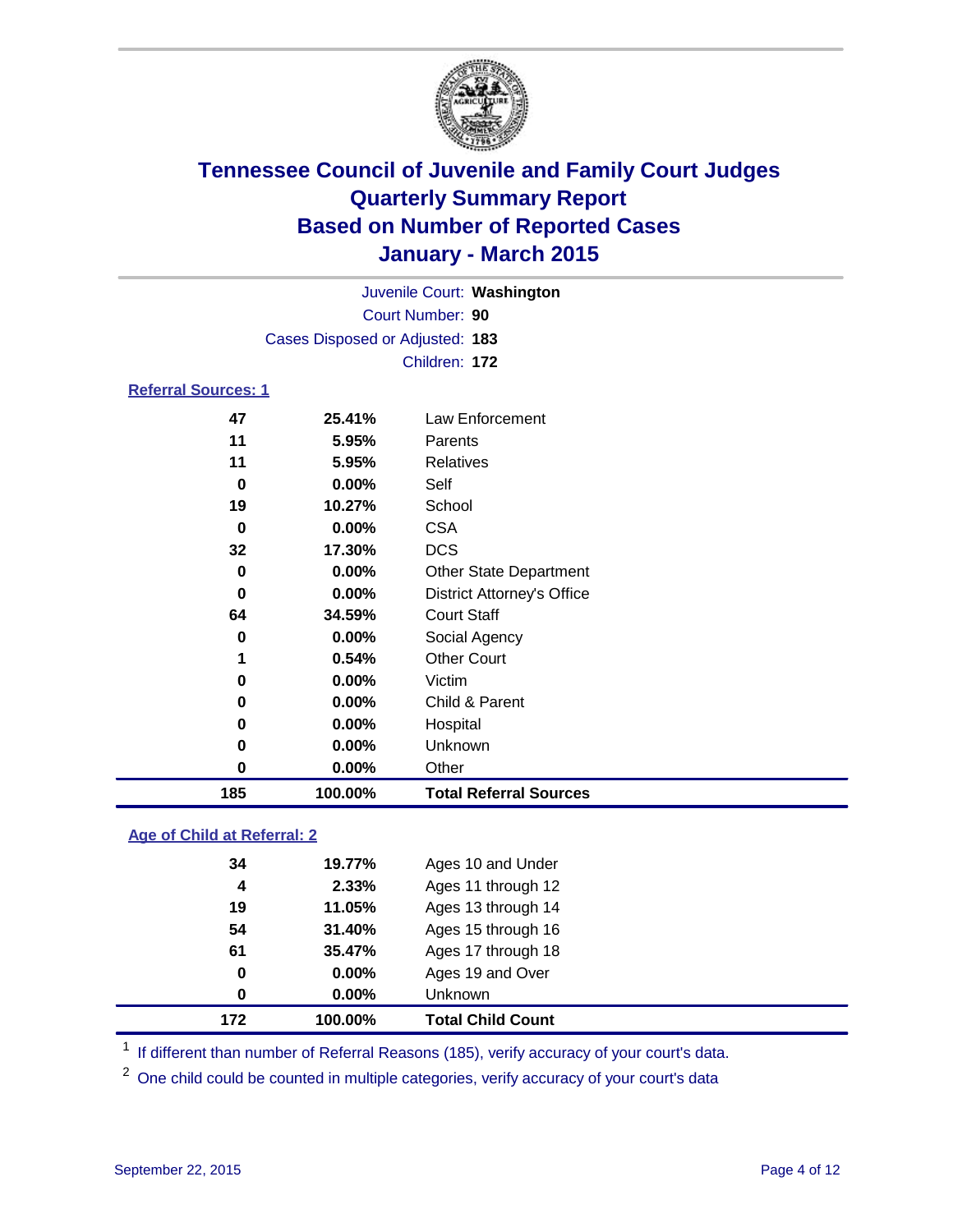

| Juvenile Court: Washington              |                                 |                          |  |  |
|-----------------------------------------|---------------------------------|--------------------------|--|--|
| Court Number: 90                        |                                 |                          |  |  |
|                                         | Cases Disposed or Adjusted: 183 |                          |  |  |
|                                         |                                 | Children: 172            |  |  |
| Sex of Child: 1                         |                                 |                          |  |  |
| 110                                     | 63.95%                          | Male                     |  |  |
| 62                                      | 36.05%                          | Female                   |  |  |
| $\bf{0}$                                | 0.00%                           | Unknown                  |  |  |
| 172                                     | 100.00%                         | <b>Total Child Count</b> |  |  |
| Race of Child: 1                        |                                 |                          |  |  |
| 170                                     | 98.84%                          | White                    |  |  |
| 1                                       | 0.58%                           | African American         |  |  |
| $\bf{0}$                                | 0.00%                           | Native American          |  |  |
| 0                                       | 0.00%                           | Asian                    |  |  |
| 1                                       | 0.58%                           | Mixed                    |  |  |
| 0                                       | 0.00%                           | Unknown                  |  |  |
| 172                                     | 100.00%                         | <b>Total Child Count</b> |  |  |
| <b>Hispanic Origin: 1</b>               |                                 |                          |  |  |
| $\mathbf{2}$                            | 1.16%                           | Yes                      |  |  |
| 170                                     | 98.84%                          | <b>No</b>                |  |  |
| $\mathbf 0$                             | 0.00%                           | Unknown                  |  |  |
| 172                                     | 100.00%                         | <b>Total Child Count</b> |  |  |
| <b>School Enrollment of Children: 1</b> |                                 |                          |  |  |
| 148                                     | 86.05%                          | Yes                      |  |  |
| 21                                      | 12.21%                          | No                       |  |  |
| 3                                       | 1.74%                           | Unknown                  |  |  |
| 172                                     | 100.00%                         | <b>Total Child Count</b> |  |  |

One child could be counted in multiple categories, verify accuracy of your court's data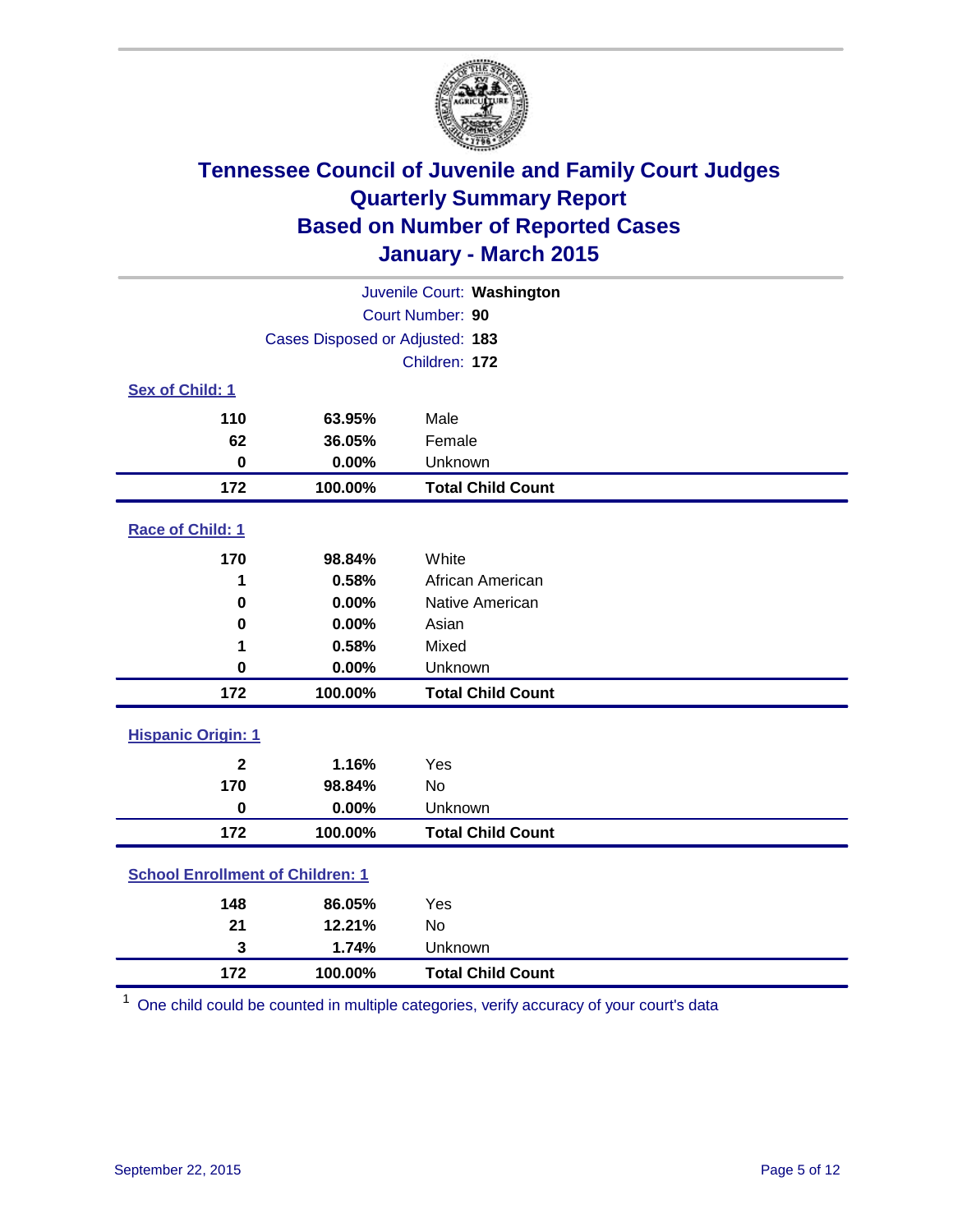

Court Number: **90** Juvenile Court: **Washington** Cases Disposed or Adjusted: **183** Children: **172**

### **Living Arrangement of Child at Time of Referral: 1**

| 172          | 100.00%  | <b>Total Child Count</b>     |
|--------------|----------|------------------------------|
| 0            | $0.00\%$ | Other                        |
| 1            | 0.58%    | <b>Unknown</b>               |
| 0            | $0.00\%$ | Independent                  |
| 2            | 1.16%    | In an Institution            |
| $\mathbf{2}$ | 1.16%    | In a Residential Center      |
| 1            | 0.58%    | In a Group Home              |
| 11           | 6.40%    | With Foster Family           |
| 0            | $0.00\%$ | With Adoptive Parents        |
| 24           | 13.95%   | <b>With Relatives</b>        |
| 10           | 5.81%    | With Father                  |
| 75           | 43.60%   | With Mother                  |
| $\mathbf{2}$ | 1.16%    | With Mother and Stepfather   |
| $\mathbf{2}$ | 1.16%    | With Father and Stepmother   |
| 42           | 24.42%   | With Both Biological Parents |
|              |          |                              |

### **Type of Detention: 2**

| 0   | 0.00%    | Non-Secure Placement         |
|-----|----------|------------------------------|
| 1   | 0.55%    | Juvenile Detention Facility  |
| 0   | $0.00\%$ | Jail - Complete Separation   |
| 0   | 0.00%    | Jail - Partial Separation    |
| 0   | 0.00%    | Jail - No Separation         |
| 0   | $0.00\%$ | <b>Psychiatric Hospital</b>  |
| 0   | $0.00\%$ | <b>Unknown</b>               |
| 182 | 99.45%   | Does Not Apply               |
| 0   | $0.00\%$ | Other                        |
| 183 | 100.00%  | <b>Total Detention Count</b> |

<sup>1</sup> One child could be counted in multiple categories, verify accuracy of your court's data

If different than number of Cases (183) verify accuracy of your court's data.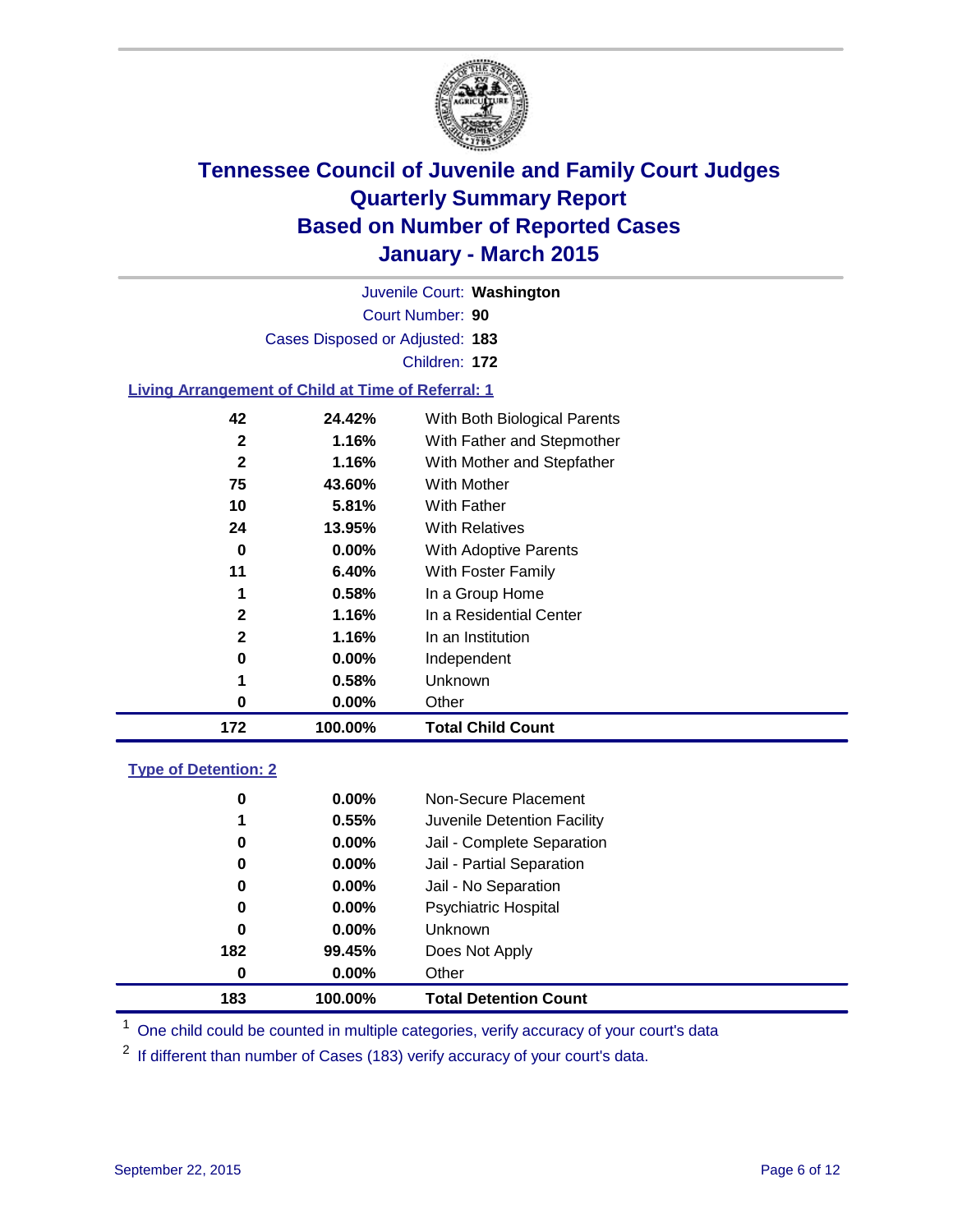

|                                                    | Juvenile Court: Washington      |                                      |  |  |  |
|----------------------------------------------------|---------------------------------|--------------------------------------|--|--|--|
|                                                    | Court Number: 90                |                                      |  |  |  |
|                                                    | Cases Disposed or Adjusted: 183 |                                      |  |  |  |
|                                                    | Children: 172                   |                                      |  |  |  |
| <b>Placement After Secure Detention Hearing: 1</b> |                                 |                                      |  |  |  |
| 0                                                  | 0.00%                           | Returned to Prior Living Arrangement |  |  |  |
| 0                                                  | 0.00%                           | Juvenile Detention Facility          |  |  |  |
| 0                                                  | 0.00%                           | Jail                                 |  |  |  |
| 1                                                  | 0.55%                           | Shelter / Group Home                 |  |  |  |
| 0                                                  | $0.00\%$                        | <b>Foster Family Home</b>            |  |  |  |
| 0                                                  | 0.00%                           | Psychiatric Hospital                 |  |  |  |
| 0                                                  | $0.00\%$                        | Unknown                              |  |  |  |
| 182                                                | 99.45%                          | Does Not Apply                       |  |  |  |
| $\bf{0}$                                           | 0.00%                           | Other                                |  |  |  |
| 183                                                | 100.00%                         | <b>Total Placement Count</b>         |  |  |  |
| <b>Intake Actions: 2</b>                           |                                 |                                      |  |  |  |
|                                                    |                                 |                                      |  |  |  |
| 73                                                 | 39.46%                          | <b>Petition Filed</b>                |  |  |  |
| $\bf{0}$                                           | 0.00%                           | <b>Motion Filed</b>                  |  |  |  |
| 38                                                 | 20.54%                          | <b>Citation Processed</b>            |  |  |  |
| $\bf{0}$                                           | 0.00%                           | Notification of Paternity Processed  |  |  |  |
| 73                                                 | 39.46%                          | Scheduling of Judicial Review        |  |  |  |
| $\bf{0}$                                           | 0.00%                           | Scheduling of Administrative Review  |  |  |  |
| 0                                                  | 0.00%                           | Scheduling of Foster Care Review     |  |  |  |
| 0                                                  | 0.00%                           | Unknown                              |  |  |  |
| 0                                                  | 0.00%                           | Does Not Apply                       |  |  |  |
| 1                                                  | 0.54%                           | Other                                |  |  |  |
| 185                                                | 100.00%                         | <b>Total Intake Count</b>            |  |  |  |

<sup>1</sup> If different than number of Cases (183) verify accuracy of your court's data.

<sup>2</sup> If different than number of Referral Reasons (185), verify accuracy of your court's data.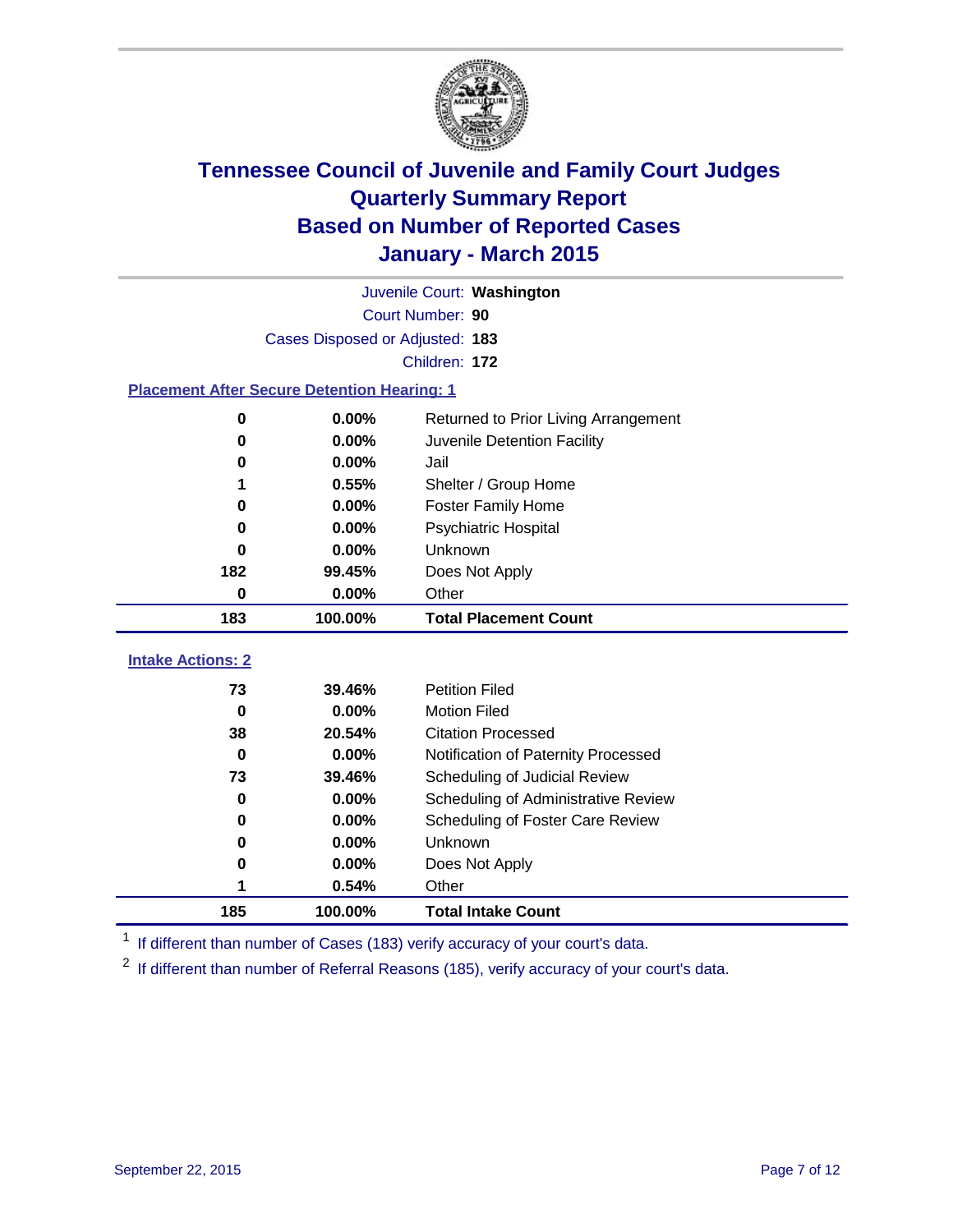

Court Number: **90** Juvenile Court: **Washington** Cases Disposed or Adjusted: **183** Children: **172**

### **Last Grade Completed by Child: 1**

| 172      | 100.00%                                                                                               | <b>Total Child Count</b>                                                                                                                                |
|----------|-------------------------------------------------------------------------------------------------------|---------------------------------------------------------------------------------------------------------------------------------------------------------|
| 0        | 0.00%                                                                                                 | Other                                                                                                                                                   |
| 71       | 41.28%                                                                                                | Unknown                                                                                                                                                 |
| 0        | 0.00%                                                                                                 | <b>Never Attended School</b>                                                                                                                            |
| 1        | 0.58%                                                                                                 | Graduated                                                                                                                                               |
| 0        | 0.00%                                                                                                 | <b>GED</b>                                                                                                                                              |
| 0        | 0.00%                                                                                                 | Non-Graded Special Ed                                                                                                                                   |
| 0        | 0.00%                                                                                                 | 12th Grade                                                                                                                                              |
| 26       |                                                                                                       | 11th Grade                                                                                                                                              |
|          |                                                                                                       | 10th Grade                                                                                                                                              |
|          |                                                                                                       | 9th Grade                                                                                                                                               |
|          |                                                                                                       | 9th Grade                                                                                                                                               |
|          |                                                                                                       | 8th Grade                                                                                                                                               |
|          |                                                                                                       | 8th Grade                                                                                                                                               |
|          |                                                                                                       | 7th Grade                                                                                                                                               |
|          |                                                                                                       | 7th Grade                                                                                                                                               |
|          |                                                                                                       | 6th Grade                                                                                                                                               |
|          |                                                                                                       | 5th Grade<br>6th Grade                                                                                                                                  |
|          |                                                                                                       | 5th Grade                                                                                                                                               |
|          |                                                                                                       | 4th Grade                                                                                                                                               |
|          |                                                                                                       | 4th Grade                                                                                                                                               |
|          |                                                                                                       | 3rd Grade                                                                                                                                               |
|          |                                                                                                       | 3rd Grade                                                                                                                                               |
| 0        |                                                                                                       | 2nd Grade                                                                                                                                               |
| 0        | 0.00%                                                                                                 | 2nd Grade                                                                                                                                               |
| 0        | 0.00%                                                                                                 | 1st Grade                                                                                                                                               |
| 0        | 0.00%                                                                                                 | 1st Grade                                                                                                                                               |
| 0        | 0.00%                                                                                                 | Kindergarten                                                                                                                                            |
| $\bf{0}$ | 0.00%                                                                                                 | Preschool                                                                                                                                               |
| 19       | 11.05%                                                                                                | Too Young for School                                                                                                                                    |
|          | 0<br>0<br>1<br>0<br>1<br>0<br>1<br>0<br>0<br>$\bf{0}$<br>11<br>$\mathbf 0$<br>16<br>$\mathbf 0$<br>25 | 0.00%<br>0.00%<br>0.00%<br>0.58%<br>0.00%<br>0.58%<br>0.00%<br>0.58%<br>0.00%<br>0.00%<br>0.00%<br>6.40%<br>0.00%<br>9.30%<br>0.00%<br>14.53%<br>15.12% |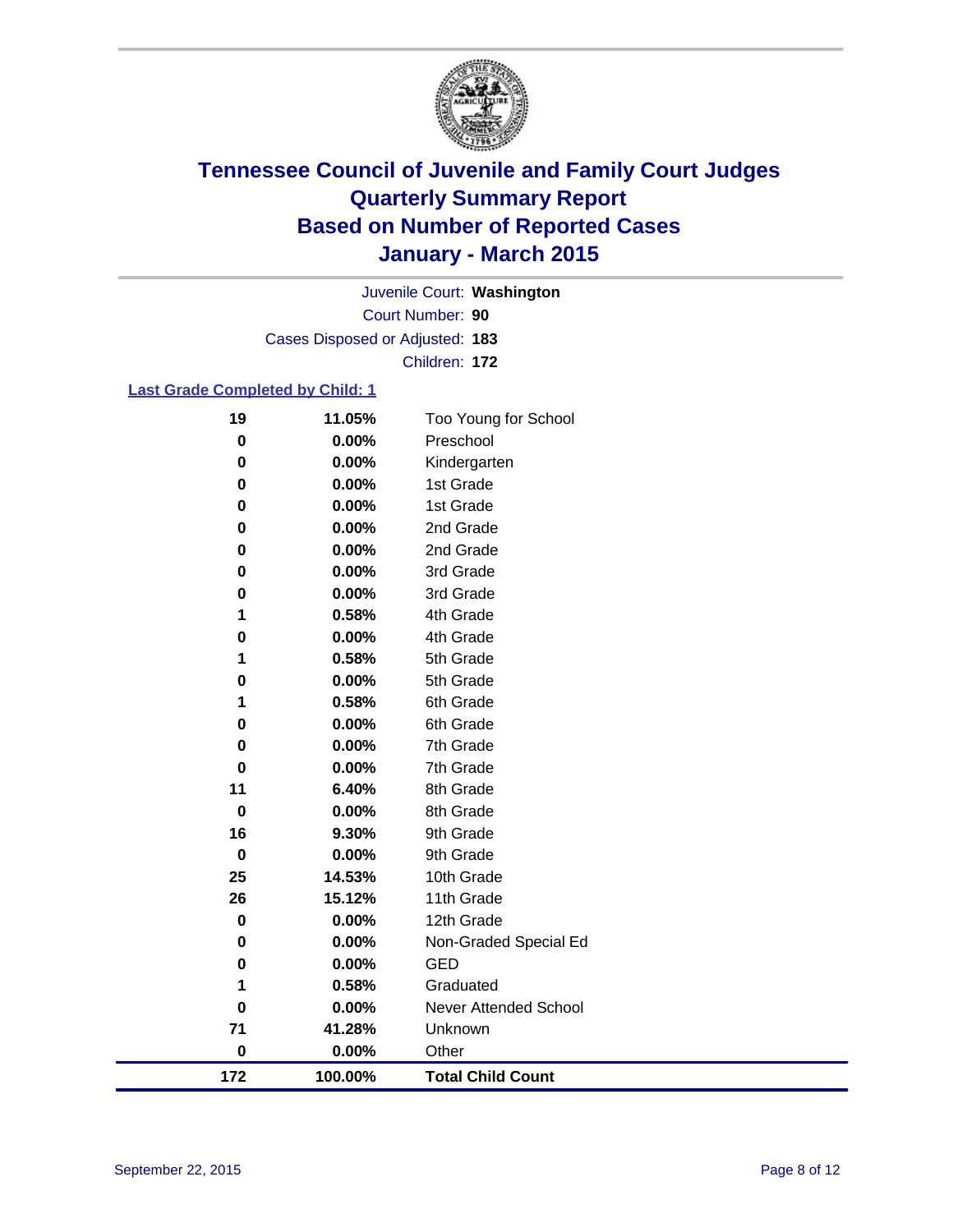

|                                         |                                 | Juvenile Court: Washington                                                                          |  |  |
|-----------------------------------------|---------------------------------|-----------------------------------------------------------------------------------------------------|--|--|
|                                         |                                 | Court Number: 90                                                                                    |  |  |
|                                         | Cases Disposed or Adjusted: 183 |                                                                                                     |  |  |
|                                         |                                 | Children: 172                                                                                       |  |  |
| <b>Enrolled in Special Education: 1</b> |                                 |                                                                                                     |  |  |
| 4                                       | 2.33%                           | Yes                                                                                                 |  |  |
| 166                                     | 96.51%                          | No.                                                                                                 |  |  |
| 2                                       | 1.16%                           | <b>Unknown</b>                                                                                      |  |  |
| 172                                     | 100.00%                         | <b>Total Child Count</b>                                                                            |  |  |
|                                         |                                 | $\frac{1}{2}$ One objet could be counted in multiple estegation verify assumed of your courtle data |  |  |

<sup>1</sup> One child could be counted in multiple categories, verify accuracy of your court's data

| <b>Action Executed By: 1</b> |  |
|------------------------------|--|
|                              |  |

| 185 | 100.00%  | Judge                     |
|-----|----------|---------------------------|
| 0   | 0.00%    | Magistrate                |
| 0   | 0.00%    | <b>YSO</b>                |
| 0   | $0.00\%$ | Other                     |
| 0   | $0.00\%$ | Unknown                   |
| 185 | 100.00%  | <b>Total Action Count</b> |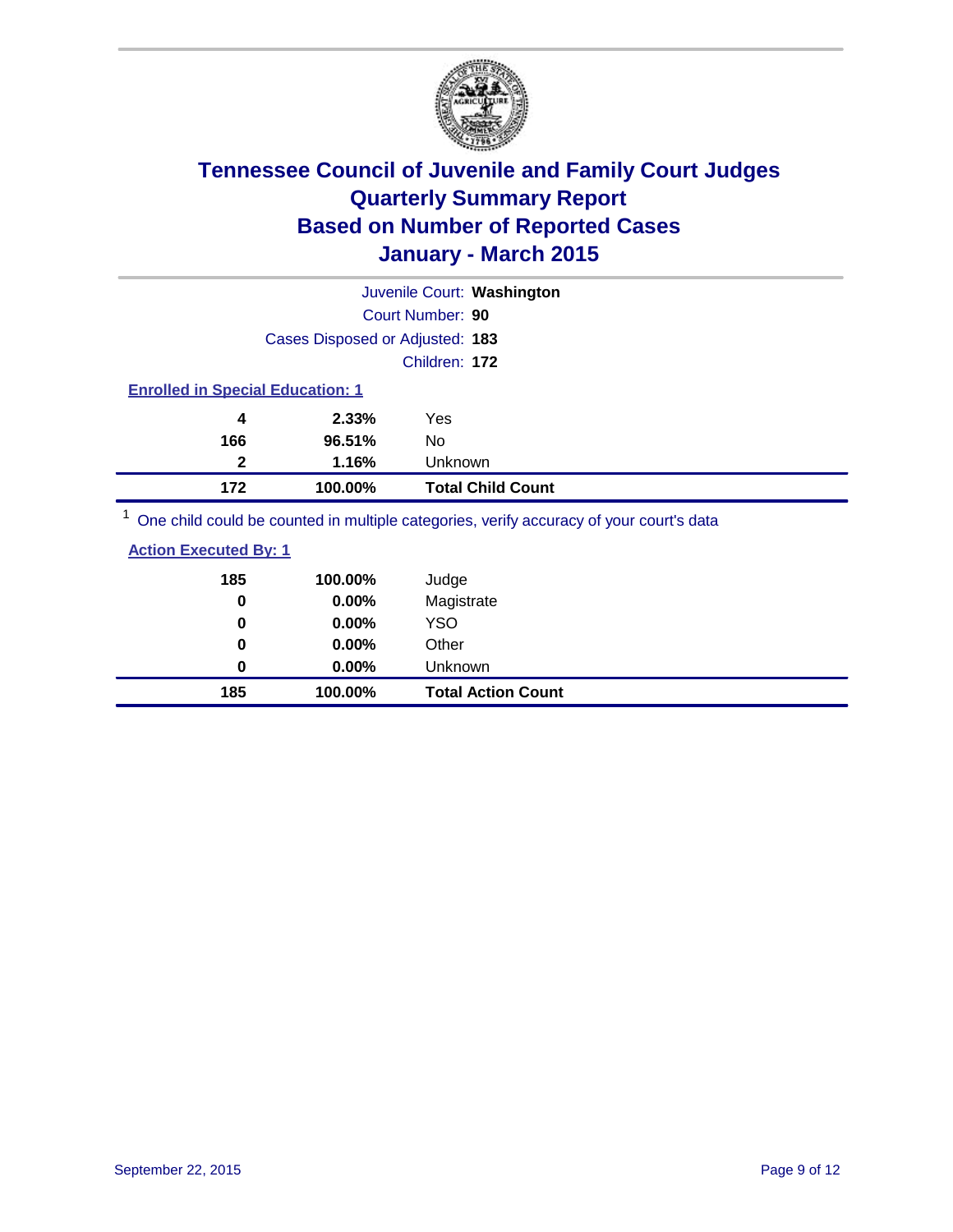

Court Number: **90** Juvenile Court: **Washington** Cases Disposed or Adjusted: **183** Children: **172**

### **Formal / Informal Actions: 1**

| 59           | 31.89%   | Dismissed                                        |
|--------------|----------|--------------------------------------------------|
| 0            | $0.00\%$ | Retired / Nolle Prosequi                         |
| 7            | 3.78%    | <b>Complaint Substantiated Delinquent</b>        |
| 0            | $0.00\%$ | <b>Complaint Substantiated Status Offender</b>   |
| 8            | 4.32%    | <b>Complaint Substantiated Dependent/Neglect</b> |
| 0            | $0.00\%$ | <b>Complaint Substantiated Abused</b>            |
| 0            | $0.00\%$ | <b>Complaint Substantiated Mentally III</b>      |
| $\mathbf{2}$ | 1.08%    | Informal Adjustment                              |
| 13           | 7.03%    | <b>Pretrial Diversion</b>                        |
| 0            | $0.00\%$ | <b>Transfer to Adult Court Hearing</b>           |
| 0            | $0.00\%$ | Charges Cleared by Transfer to Adult Court       |
| 47           | 25.41%   | Special Proceeding                               |
| 0            | $0.00\%$ | <b>Review Concluded</b>                          |
| 12           | 6.49%    | Case Held Open                                   |
| 37           | 20.00%   | Other                                            |
| 0            | $0.00\%$ | Unknown                                          |
| 185          | 100.00%  | <b>Total Action Count</b>                        |

<sup>1</sup> If different than number of Referral Reasons (185), verify accuracy of your court's data.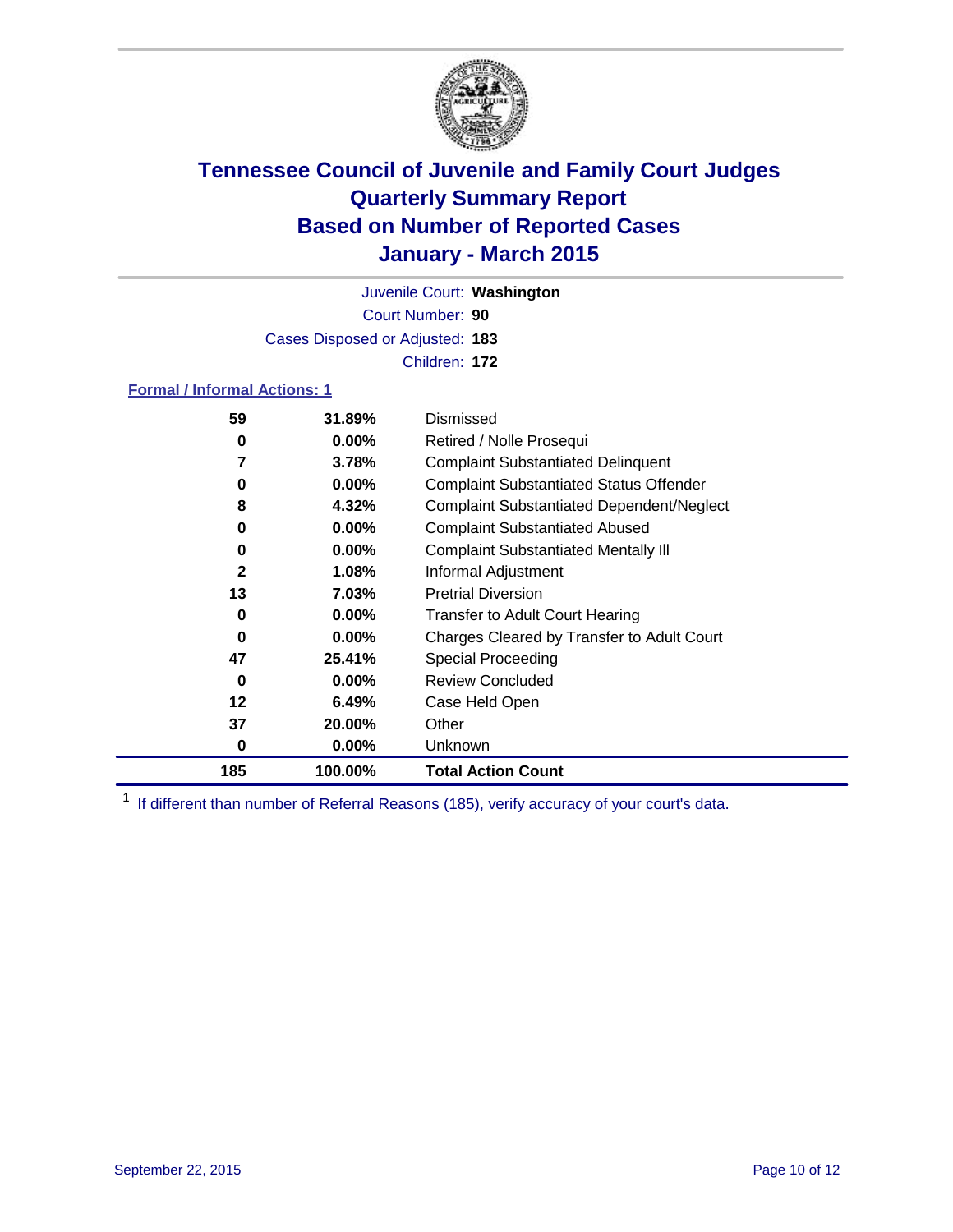

|                       |                                 | Juvenile Court: Washington                            |
|-----------------------|---------------------------------|-------------------------------------------------------|
|                       |                                 | Court Number: 90                                      |
|                       | Cases Disposed or Adjusted: 183 |                                                       |
|                       |                                 | Children: 172                                         |
| <b>Case Outcomes:</b> |                                 | There can be multiple outcomes for one child or case. |
| 49                    | 20.25%                          | <b>Case Dismissed</b>                                 |
| 1                     | 0.41%                           | Case Retired or Nolle Prosequi                        |
| 0                     | 0.00%                           | Warned / Counseled                                    |
| 20                    | 8.26%                           | Held Open For Review                                  |
| 14                    | 5.79%                           | Supervision / Probation to Juvenile Court             |
| 0                     | 0.00%                           | <b>Probation to Parents</b>                           |
| 4                     | 1.65%                           | Referral to Another Entity for Supervision / Service  |
| 1                     | 0.41%                           | Referred for Mental Health Counseling                 |
| 0                     | 0.00%                           | Referred for Alcohol and Drug Counseling              |
| 0                     | 0.00%                           | Referred to Alternative School                        |
| 0                     | 0.00%                           | Referred to Private Child Agency                      |
| 24                    | 9.92%                           | Referred to Defensive Driving School                  |
| 0                     | 0.00%                           | Referred to Alcohol Safety School                     |
| 20                    | 8.26%                           | Referred to Juvenile Court Education-Based Program    |
| 0                     | 0.00%                           | Driver's License Held Informally                      |
| 0                     | 0.00%                           | <b>Voluntary Placement with DMHMR</b>                 |
| 0                     | 0.00%                           | <b>Private Mental Health Placement</b>                |
| 0                     | $0.00\%$                        | Private MR Placement                                  |
| 0                     | 0.00%                           | Placement with City/County Agency/Facility            |
| 0                     | 0.00%                           | Placement with Relative / Other Individual            |
| 8                     | 3.31%                           | Fine                                                  |
| 14                    | 5.79%                           | <b>Public Service</b>                                 |
| 3                     | 1.24%                           | Restitution                                           |
| 0                     | 0.00%                           | <b>Runaway Returned</b>                               |
| 0                     | 0.00%                           | No Contact Order                                      |
| 0                     | 0.00%                           | Injunction Other than No Contact Order                |
| 0                     | 0.00%                           | <b>House Arrest</b>                                   |
| 0                     | 0.00%                           | <b>Court Defined Curfew</b>                           |
| 1                     | 0.41%                           | Dismissed from Informal Adjustment                    |
| 16                    | 6.61%                           | <b>Dismissed from Pretrial Diversion</b>              |
| 5                     | 2.07%                           | Released from Probation                               |
| 0                     | 0.00%                           | <b>Transferred to Adult Court</b>                     |
| 0                     | 0.00%                           | <b>DMHMR Involuntary Commitment</b>                   |
| 0                     | 0.00%                           | <b>DCS Commitment - Determinate</b>                   |